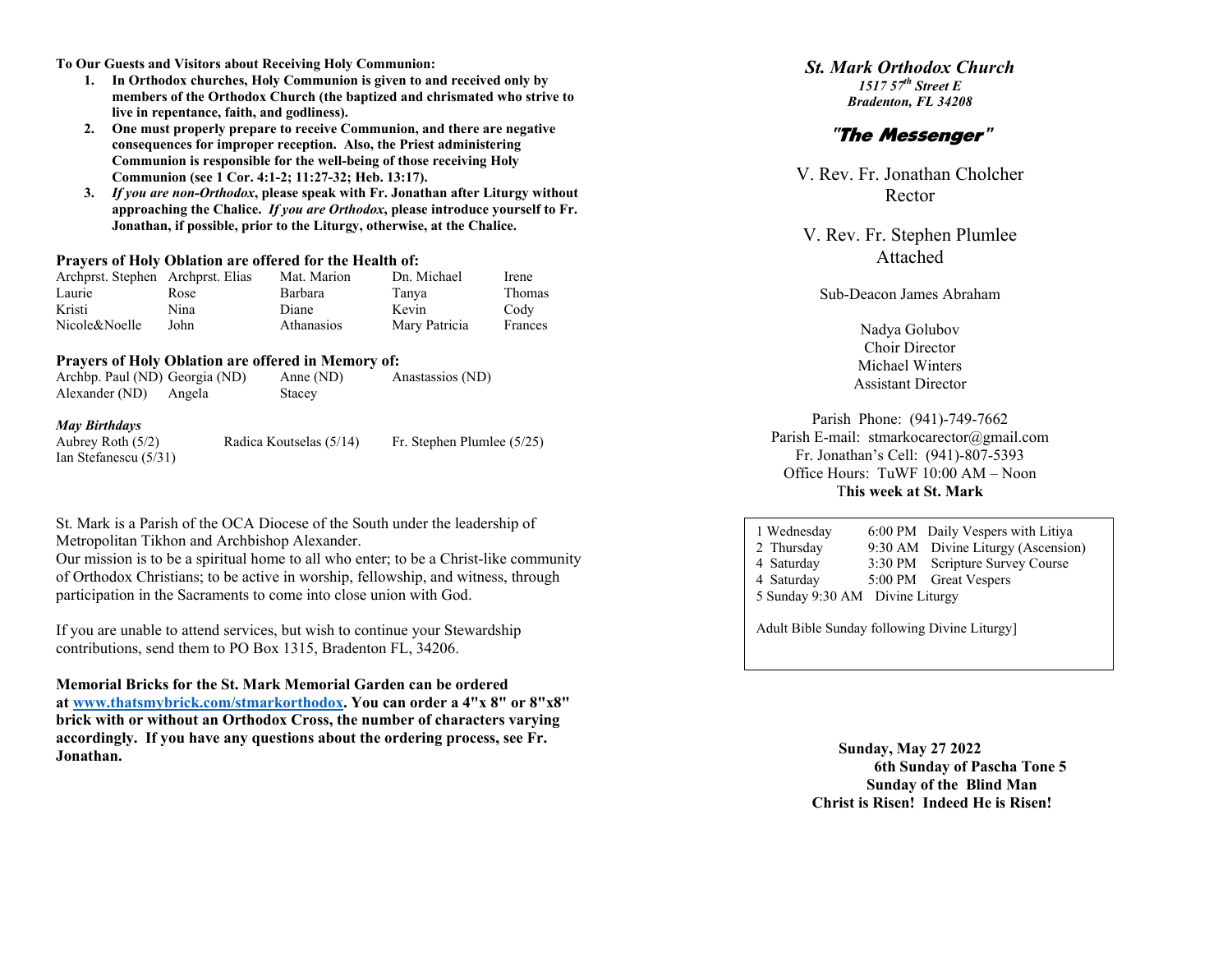#### Prokeimenon Tone 8 *(Pentecostarion) Pray and make your vows / before the Lord, our God! (Ps. 75:10a) V. In Judah God is known; His name is great in Israel. (Ps. 75:1)*

### **Acts 16:16-34** *(Epistle)*

Now it happened, as we went to prayer, that a certain slave girl possessed with a spirit of divination met us, who brought her masters much profit by fortune-telling. This girl followed Paul and us, and cried out, saying, "These men are the servants of the Most High God, who proclaim to us the way of salvation." And this she did for many days. But Paul, greatly annoyed, turned and said to the spirit, "I command you in the name of Jesus Christ to come out of her." And he came out that very hour. But when her masters saw that their hope of profit was gone, they seized Paul and Silas and dragged them into the marketplace to the authorities. And they brought them to the magistrates, and said, "These men, being Jews, exceedingly trouble our city; and they teach customs which are not lawful for us, being Romans, to receive or observe." Then the multitude rose up together against them; and the magistrates tore off their clothes and commanded them to be beaten with rods. And when they had laid many stripes on them, they threw them into prison, commanding the jailer to keep them securely. Having received such a charge, he put them into the inner prison and fastened their feet in the stocks. But at midnight Paul and Silas were praying and singing hymns to God, and the prisoners were listening to them. Suddenly there was a great earthquake, so that the foundations of the prison were shaken; and immediately all the doors were opened and everyone's chains were loosed. And the keeper of the prison, awaking from sleep and seeing the prison doors open, supposing the prisoners had fled, drew his sword and was about to kill himself. But Paul called with a loud voice, saying, "Do yourself no harm, for we are all here." Then he called for a light, ran in, and fell down trembling before Paul and Silas. And he brought them out and said, "Sirs, what must I do to be saved?" So they said, "Believe on the Lord Jesus Christ, and you will be saved, you and your household." Then they spoke the word of the Lord to him and to all who were in his house. And he took them the same hour of the night and washed their stripes. And immediately he and all his family were baptized. Now when he had brought them into his house, he set food before them; and he rejoiced, having believed in God with all his household.

#### **John 9:1-38** *(Gospel)*

Now as Jesus passed by, He saw a man who was blind from birth.And His disciples asked Him, saying, "Rabbi, who sinned, this man or his parents, that he was born blind?"Jesus answered, "Neither this man nor his parents sinned, but that the works of God should be revealed in him.I must work the works of Him who sent Me while it is day; the night is coming when no one can work.As long as I am in the world, I am the light of the world."When He had said these things, He spat on the ground and made clay with the saliva; and He anointed the eyes of the blind man with the clay.And He said to him, "Go, wash in the pool of Siloam" (which is translated, Sent). So he went and washed, and came back seeing.Therefore the neighbors and those who previously had seen that he was blind said, "Is not this he who sat and

begged?"Some said, "This is he." Others said, "He is like him." He said, "I am he." Therefore they said to him, "How were your eyes opened?"He answered and said, "A Man called Jesus made clay and anointed my eyes and said to me, 'Go to the pool of Siloam and wash.' So I went and washed, and I received sight."Then they said to him, "Where is He?" He said, "I do not know."They brought him who formerly was blind to the Pharisees.Now it was a Sabbath when Jesus made the clay and opened his eyes.Then the Pharisees also asked him again how he had received his sight. He said to them, "He put clay on my eyes, and I washed, and I see."Therefore some of the Pharisees said, "This Man is not from God, because He does not keep the Sabbath." Others said, "How can a man who is a sinner do such signs?" And there was a division among them.They said to the blind man again, "What do you say about Him because He opened your eyes?" He said, "He is a prophet."But the Jews did not believe concerning him, that he had been blind and received his sight, until they called the parents of him who had received his sight.And they asked them, saying, "Is this your son, who you say was born blind? How then does he now see?" His parents answered them and said, "We know that this is our son, and that he was born blind;but by what means he now sees we do not know, or who opened his eyes we do not know. He is of age; ask him. He will speak for himself."His parents said these things because they feared the Jews, for the Jews had agreed already that if anyone confessed that He was Christ, he would be put out of the synagogue. Therefore his parents said, "He is of age; ask him."So they again called the man who was blind, and said to him, "Give God the glory! We know that this Man is a sinner."He answered and said, "Whether He is a sinner or not I do not know. One thing I know: that though I was blind, now I see."Then they said to him again, "What did He do to you? How did He open your eyes?"He answered them, "I told you already, and you did not listen. Why do you want to hear it again? Do you also want to become His disciples?"Then they reviled him and said, "You are His disciple, but we are Moses' disciples.We know that God spoke to Moses; as for this fellow, we do not know where He is from."The man answered and said to them, "Why, this is a marvelous thing, that you do not know where He is from; yet He has opened my eyes!Now we know that God does not hear sinners; but if anyone is a worshiper of God and does His will, He hears him.Since the world began it has been unheard of that anyone opened the eyes of one who was born blind.If this Man were not from God, He could do nothing."They answered and said to him, "You were completely born in sins, and are you teaching us?" And they cast him out.Jesus heard that they had cast him out; and when He had found him, He said to him, "Do you believe in the Son of God?"He answered and said, "Who is He, Lord, that I may believe in Him?"And Jesus said to him, "You have both seen Him and it is He who is talking with you."Then he said, "Lord, I believe!" And he worshiped Him.